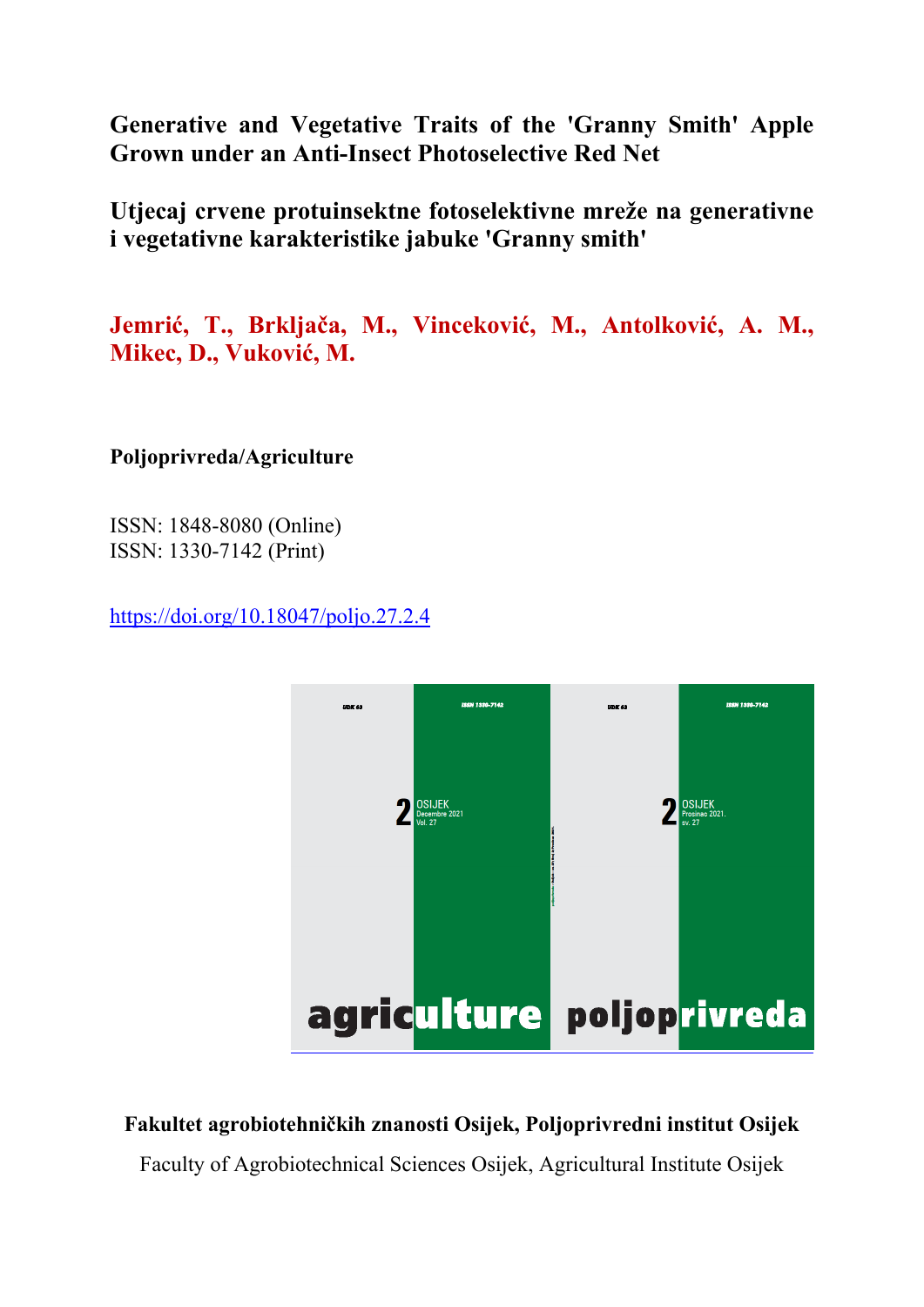# **GENERATIVE AND VEGETATIVE TRAITS OF THE 'GRANNY SMITH' APPLE GROWN UNDER AN ANTI-INSECT PHOTOSELECTIVE RED NET**

*Jemrić, T.(1), Brkljača, M.(2), Vinceković, M.(3), Antolković, A. M.(1), Mikec, D.(1), Vuković, M.(1)*

Original scientific paper *Izvorni znanstveni članak*

#### **SUMMARY**

*Anti-insect photoselective nets present a new technology that combines light manipulation and pest protection in orchards. In this study, the effect of the antiinsect photoselective red net on the generative and vegetative traits was studied in an apple orchard near the city of Zadar, Croatia. 'Granny Smith' apples were grown on M9 rootstock and raised as slender spindles. The experiment consisted of two treatments: the trees covered with the red photoselective anti-insect nets (AGRITECH S. r. l., Eboli, Italy; mesh size of 2.4 × 4.8 mm) and uncovered trees as control. Yield, percentage of fruit with diameter >70 mm and fruit mass were not significantly different between treatments. L\* color value was higher on skin of fruit grown under the red net, and there was no significant difference in other color values (a\*, b\*, C\* and h°). Soluble solids concentration (SSC) and total flavonoid content were significantly lower in fruit grown under red net than in control, and there was no significant difference in titratable acidity (TA), SSC/TA ratio, starch degradation and Streif maturity index. Red net proved to be effective against fruit red blush development (undesirable trait for 'Granny Smith' apple) and sunburn damage occurrence.*

*Keywords: photoselective nets, anti-insect nets, red net, apple 'Granny Smith', fruit quality, light modification*

#### **INTRODUCTION**

The application of nets in fruit production has a long history and is of a prime importance for the protection against various hazards, such as the hail and wind, excessive sun radiation, birds, etc. (Bosco et al., 2015). Not so long ago, a possibility of net application as a mean of pest protection started to be researched (Pajač Živković et al., 2016, 2018; Sauphanor et al., 2012). Anti-insect nets are similar to the anti-hail nets, but they differ from the anti-hail nets in the mesh size and application way (Pajač Živković et al., 2018). Antiinsect nets overlay a fruit tree canopy and the edge parts of the orchard and therefore create a barrier that disrupts the pest propagation due to a prevention of their flight (Tasin et al., 2008). However, almost all netting creates a certain amount of shade, thus reducing a solar radiation, which can have a potentially negative effect on fruit quality (except in the areas that exhibit

an extreme sun radiation or in a case of the shadetolerant cultures). Traditionally used black nets are fully opaque and therefore only reduce a light quantity, while the translucent nets have an additional light scattering ability (Ilić & Fallik, 2017; Shahak, 2008), but neither can influence the light quality properties. Then, a new agro-technical concept emerged, where in addition to its basic protective function nets also modify the quality of the transmitted light (Basile et al., 2012). Technology is based on the incorporation of various chromophores and light dispersive elements in the plastic nets during their production (Shahak et al., 2008). However, the literature

*<sup>(1)</sup> Prof. Dr. Tomislav Jemrić, Ana Marija Antolković, Mag. Eng. Agr., David Mikec, Mag. Eng. Agr., Marko Vuković, Mag. Eng. Agr. (mvukovic@agr.hr) – University of Zagreb, Faculty of Agriculture, Svetošimunska cesta 25, 10000 Zagreb, Croatia, (2) Mia Brkljača, Mag. Eng. Agr. – University of Zagreb, Faculty of Food Technology and Biotechnology, Pierottijeva 6, 10000 Zagreb, Croatia, (3) Assoc. Prof. Marko Vinceković – University of Zagreb, Faculty of Agriculture, Svetošimunska cesta 25, 10000 Zagreb, Croatia*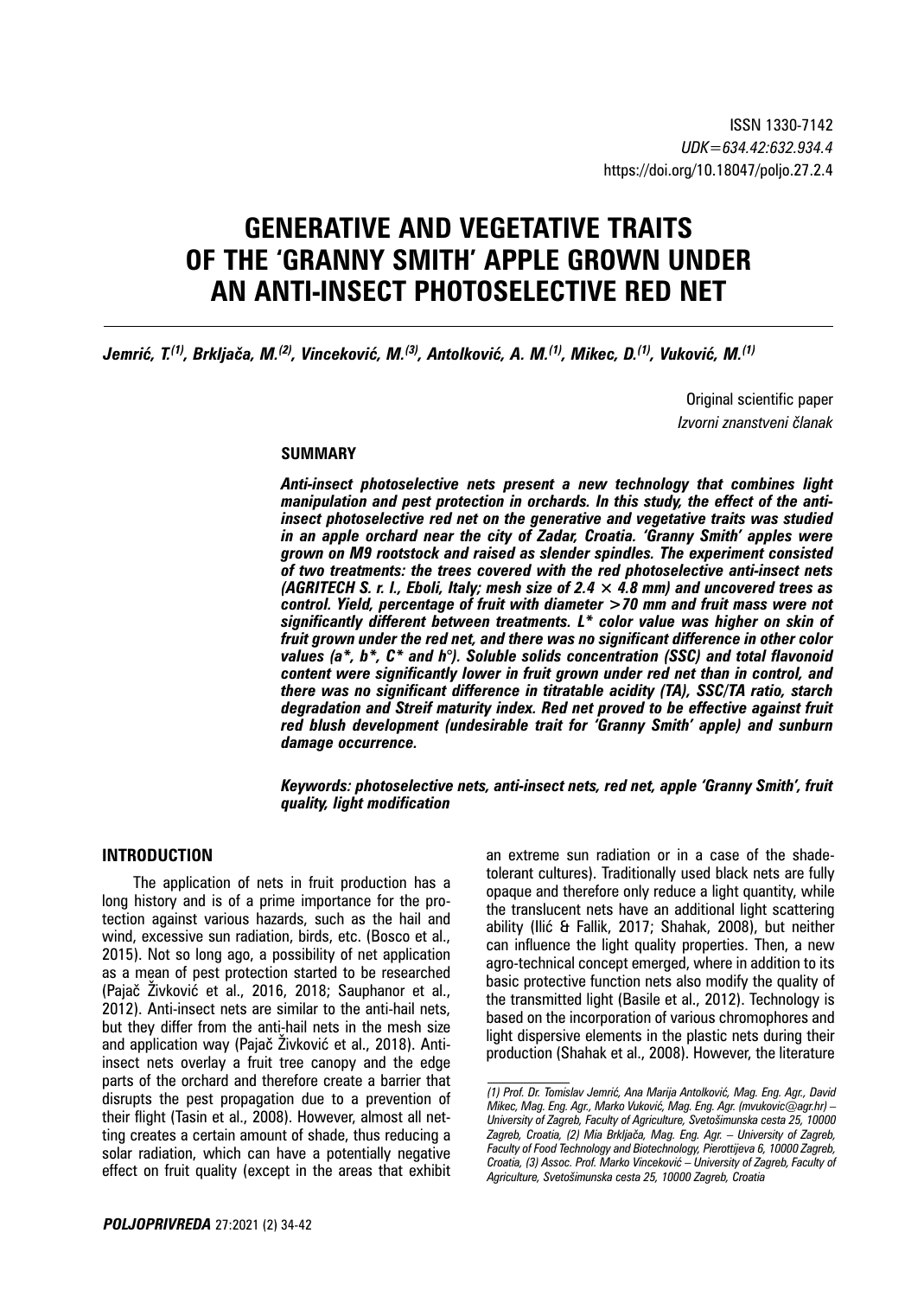available heretofore is still insufficient regarding the effect of photoselective nets on the cultivated fruit species underneath. Therefore, it is hard to appoint which type of photoselective net should be applied for the pest protection so that the multiple benefits can be achieved. An additional problem is that the effect of photoselective nets differs between the species and varieties that are cultivated underneath them (Amarante et al., 2011; Aoun & Manja, 2020; Zoratti et al., 2015). Also, it should be further noted that there is a lack of studies that deal with an effect of photoselective nets on the apples' bioactive compounds. In our previous studies, the red photoselective anti-insect net exerted a satisfactory pre-harvest effect on the ´Cripps Pink´ apple, ´Sugar Time´ peach, and the ´Big Bang´ nectarine (Brkljača et al., 2016; Vuković et al., 2016), an optimum effect on post-harvest performance of the 'Granny Smith' apple (Vuković et al., 2020), and the satisfactory pest control properties (Pajač Živković et al., 2016, 2018). Consequently, the present work is an extension to our previous studies. The aim of this study is to test the effect of the red photoselective anti-insect net on the ´Granny Smith´ apples, with an emphasis laid to its effect on the bioactive compounds in fruit.

#### **MATERIALS AND METHODS**

#### **Plant material and treatments**

The experiment was conducted in an apple orchard near the city of Zadar, Croatia, in April 2016 on the apple (*Malus domestica* Borkh.) **´**Granny Smith**´**, grafted on the M9 rootstocks. The apples were raised as the slender spindles, with a spacing amounting to 3.4 m  $\times$  1.3 m. The experiment consisted of two treatments: 1) the trees covered with red photoselective nets (AGRITECH S. r. l., Eboli, Italy) subsequent to the petal fall, and 2) the uncovered trees that served as a control. The red photoselective nets had a mesh size of 2.4  $\times$  4.8 mm. For each treatment, there were three replications, each consisting of five trees. The fruits were harvested having reached an optimal commercial maturity, determined by the measurement of firmness, soluble solids concentration (SSC), and titratable acidity levels (TA).

#### **Physicochemical properties**

The analyses of physicochemical properties were conducted at the Department of Pomology and at the Department of Chemistry, Faculty of Agriculture, University of Zagreb, Croatia.

#### **The share of fruits with the red blush, the share of fruits with the sunburn symptoms**

The share of fruits with the red blush was determined visually and expressed as a percentage of fruits with the red blush. The share of fruits with the sunburn symptoms was determined according to the seizure of symptoms on the apple surface as 1 (without symptoms), 2 ( $>0$  and  $\leq 30$  % fruit surface [medium severity]), and  $3$  ( $>30$  % fruit surface [severe symptoms]).

In this study, the symptoms included a discoloration or browning, since other sunburn symptoms did not occur. A sunburn index was calculated from the corresponding aforementioned values according to the following formula:  $\Sigma$  (value of hedonic scale  $\times$  number of fruits with the corresponding scale number) / total number of fruits in the sample. These parameters where measured on the randomly selected 100 fruits per replication, since it was a minimal number of apples used per a replicate in other studies (Mupambi et al., 2017, 2018).

#### **CIE color variables**

The fruit skin color variables were measured according to the CIE  $L^*a^*b^*$  and CIE  $L^*C^*h^{\circ}$  systems, using a colorimeter (ColorTec PCM; ColorTec Associates Inc., USA). The color measurement was taken at two opposite equatorial positions on each fruit at 90°, and the mean value for each fruit was calculated. These parameters where measured on 10 randomly selected fruits per replication, since it was the number of samples used in other study figuring the similar measurements (Solomakhin & Blanke, 2010).

#### **Yield, yield efficiency, crop density, the share of fruit with diameter >70 mm**

These parameters were measured on four fruit trees for each replication. A yield per tree (kg) was determined in the orchard immediately subsequent to the harvest by weighing the total fruit yield for each tree. A yield efficiency ( $kg \, \text{cm}^{-2}$ ) was calculated according to the following formula: yield per tree (kg) / trunk cross-sectional area (TCSA) ( $cm<sup>-2</sup>$ ). Crop density (fruits cm-2) was calculated according to the following formula: number of fruits per tree / TCSA (cm<sup>-2</sup>). A share of fruit having a diameter above 70 mm was determined by counting the total number of fruits with a diameter above 70 mm and expressing it as a percentage of the total number of fruits for each tree.

#### **Fruit mass, firmness, starch degradation level, total soluble solids (SSC), titratable acidity (TA), SSC/TA ratio and Streif maturity index**

All measurements were taken from 10 randomly selected fruits from each replication, since it was the usual number used in other studies for the obtainment of similar measurements (Gao et al., 2019; Ordóñez et al., 2016). The average value of fruit mass was calculated using a digital analytical balance (OHAUS Adventurer AX2202, Ohaus Corporation Parsippani, NJ, USA), with an accuracy of 0.01 g. The firmness was measured using the PCE PTR-200 (PCE Instruments, Jupiter/Palm Beach, USA), fitted with an 11 mm diameter plunger and expressed in  $kg \, cm^{-2}$ . The measurements were taken at four opposite equatorial positions on each fruit at 90°. The starch degradation level was scored using a 10-point CTIFL scale (Centre Technique Interprofessionnel des fruits et Légumes, Paris, France). The SSC was measured by a hand digital refractometer (Atago, PAL-1, Tokyo, Japan) and expressed as ° Brix,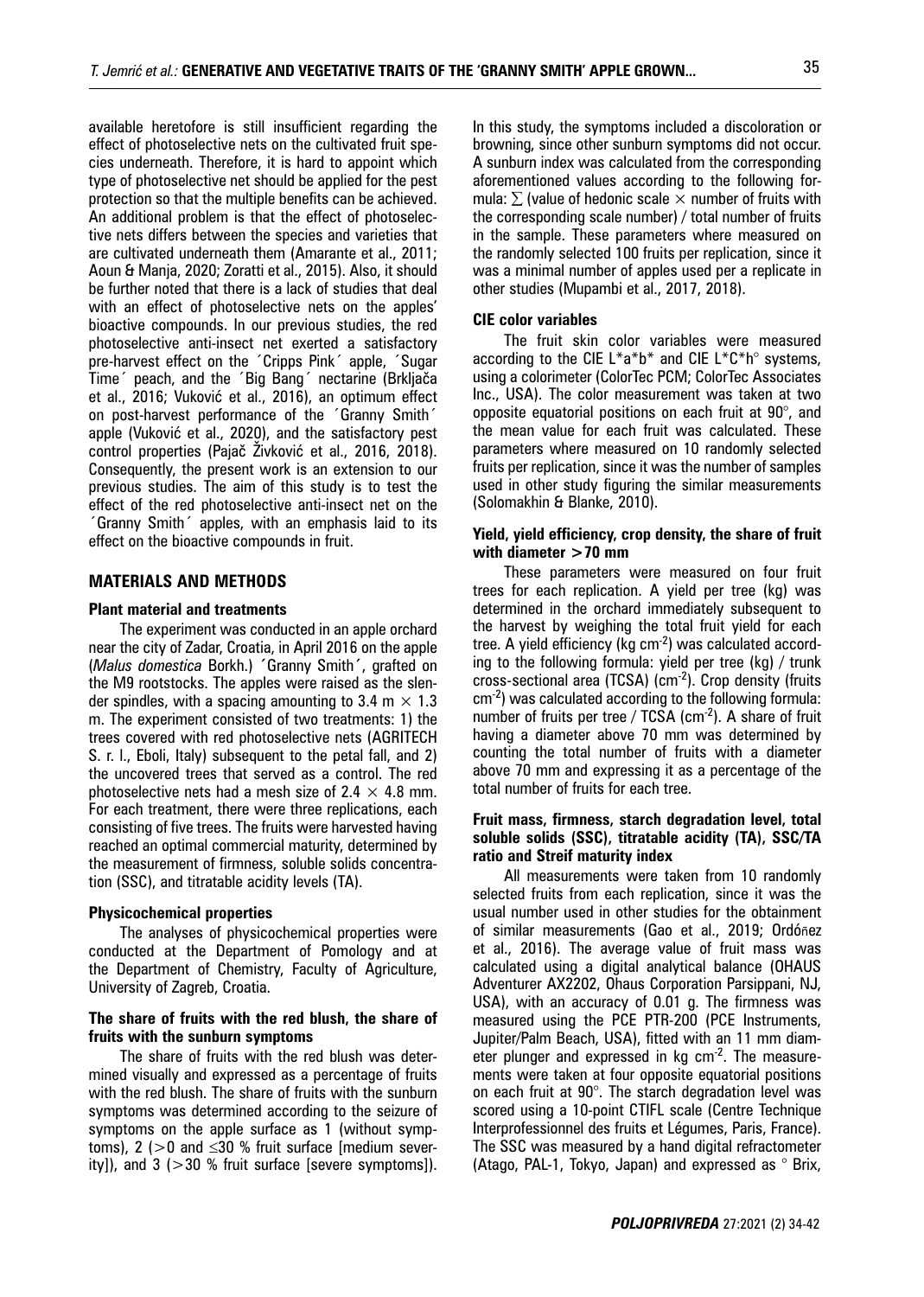according to the AOAC 932.14c (AOAC, 1999). The TA was determined by the titration method with 0.1 N NaOH and expressed as percentage of malic acid, according to the AOAC 954.07 (AOAC, 1999). The SSC/ TA ratio was calculated from the corresponding SCC and TA values for each fruit. The maturity index (Streif) was calculated as the quotient of [firmness /  $(SSC - starch$ index)] (Streif, 1996).

#### **Total polyphenolic content (TPC), antioxidant potential (AOP) and total flavonoid content (TFC)**

*Preparation of extracts.* One extract consisting of 10 randomly selected fruits per each replication was used. The fresh apple fruits were grinded and homogenized by a hand mixer until a homogenized fraction was obtained. Subsequently, 30 g of sample was weighed and put in tubes. The sample tubes were centrifuged at 9000 rpm for 20 minutes, and the supernatants were subsequently filtered using the Whatman No. 4 filter paper.

*TPC.* The modified Folin Ciocalteu's method of Singleton et al. (1999) was used for the determination of TPC. A mixture of 0.1 ml of apple extracted juice with 7.9 mL of distilled water and 0.5 ml Folin Ciocalteu's reagent (diluted with distilled water in a 1:2 ratio) and 1.5 mL 20% sodium carbonate was vortexed and left for two hrs. to complete the reaction. The optical absorbance was measured at 765 nm (Ough & Amerine, 1988), and the data were expressed as the gallic acid equivalents, mg GAE $\cdot$ 100 g<sup>-1</sup> of fresh fruit weight (Fw).

*AOP.* The antioxidant potential was determined as the 2.2-diphenyl-1-picrylhydrazyl (AOP-DPPH) and 2.2'-azino-bis (3-ethylbenzothiazoline-6-sulfonic acid) (AOP-ABTS) antioxidant activities, according to the procedures of Brand-Williams et al. (1995) and Re et al. (1999), respectively. The data obtained were expressed as  $\mu$ mol Trolox equivalents ( $\mu$ mol TE·100 g<sup>-1</sup> Fw).

*TFC.* The total flavonoids were measured using a modified spectrophotometric method (Ivanova et al., 2010). The extract (1 mL) was added to 4 mL of distilled water and 300  $\mu$ L of NaNO<sub>2</sub> (0.5 g/L), vortexed and left for five minutes. Subsequently,  $300 \mu L$  of AlCl<sub>3</sub> (1 g/L) was added and vortexed, and 2 mL of 1 mol/L NaOH were added to the mixture after six minutes. A final volume was set to 10 mL with the aid of distilled water. The absorbance was measured at 360 nm, and the quercetin standard was used for the preparation of calibration curve. The results were expressed as a mg of quercetin equivalents per a L of extract.

#### **Chlorophyll a, chlorophyll b, and total chlorophyll content**

Chlorophyll a, b**,** and total chlorophylls were determined by extracting 1.000 g of apple puree with 25 mL of 80% (v/v) acetone while shaking the suspension vigorously. After two minutes of extraction, the suspension was filtered through the filter paper. The final volume was set to 25 mL with a solvent. The absorbances were measured at 663 nm and 645 nm, and the results were calculated pursuant to the determining equations of Huang et al. (2007). The results were expressed as a mg of chlorophylls per a L of apple puree extract.

#### **Vegetative parameters**

Vegetative parameters were measured subsequent to the completion of the vegetative period. A trunk cross-sectional area (TCSA) was measured on four trees per replication at a height of 15 cm above the graft place and expressed in  $cm^2$ . The length of a one-year shoot (cm), an internode length (cm), and the thickness of a one-year shoot (mm) was measured on 10 randomly selected shoots from the middle—the outer part of tree canopy per replication. The thickness was measured two cm from the shoot base. The node density (nodes cm-1) was calculated according to the following formula: number of nodes per shoot / length of the shoot.

#### **Statistical analysis**

The data were analyzed using the T-test in the SAS statistical software ver. 9.4 (SAS Institute, NC). The T-test was used, since there were only two experimental treatments (a control and a red net, respectively), and it was sufficient for the determination of statistical difference.

#### **RESULTS AND DISCUSSION**

The apples grown under the red net had a significantly lower  $L^*$  value ( $P \le 0.01$ ) in comparison with the apples grown without the nets, while regarding other color parameters (*a\**, *b\**, *C\** and *h°*) no significant differences were recorded (Table 1). Since the L\* value is defined as a vertical coordinate that defines the lightness in a three-dimensional uniform space (AN 1005.00, 2012), it is evident that the apples grown under a red net were brighter than those without a net. The intensity of light that reaches fruit skin (Hamadziripi, 2012) and the light spectra (Reay & Lancaster, 2001) are of a major importance concerning the color development. Therefore, the nets may influence the fruit color development primarily by light modification. Since the 'Granny Smith' apple has the monochromatic fruits, the available literature regarding this topic can be used for comparison only to some extent (more like a trend). The results in this study are contrary to the ones published by Amarante et al. (2011) and Solomakhin & Blanke (2010) when it comes to the L\* value and are not identical (but are not the opposite either) with regard to some other color variables. However, similar to this study, Fruk et al. (2016) reported a lack of significant influence of red photoselective net on L\*, a\*, and b\* color parameters measured on the green and red part of the 'Braeburn' apple skin. Moreover, in the same study, it was reported that the apples grown under a red net had a higher average L\* value measured on the green part of the fruit than the apples from the control batch. A lack of studies regarding the effect of photoselective nets on the color of monochromatic apple varieties is evident, and this area needs more research to elucidate the effect of netting on a fruit color under the different agroecological conditions.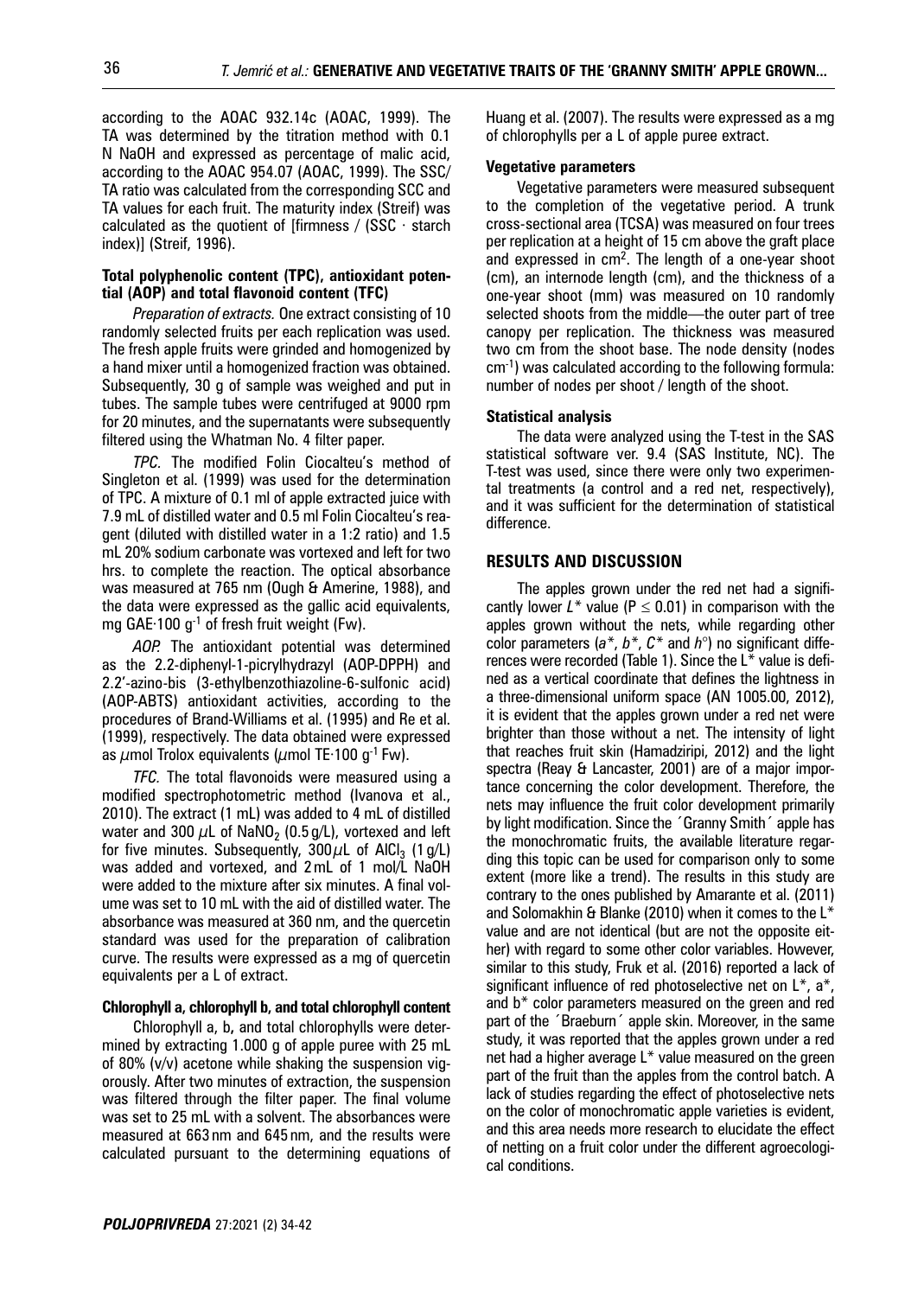|                        | CIE Color Variables / Varijable boje CIE |                        |                  |                  |                        |
|------------------------|------------------------------------------|------------------------|------------------|------------------|------------------------|
|                        | $1*$                                     | $a^*$                  | b*               | $c^*$            | $h^{\circ}$            |
| Red net / Crvena mreža | $58.69 \pm 0.54$                         | $-8.46 \pm 0.27$       | $40.14 \pm 1.22$ | $41.03 \pm 1.25$ | $101.93 \pm 0.20$      |
| Control / Kontrola     | $60.66 \pm 0.41$                         | $-8.28 \pm 0.13$       | $39.08 \pm 0.68$ | $39.96 \pm 0.68$ | $102.01 \pm 0.18$      |
| r test                 | $0.01***$                                | $0.54$ <sup>n.s.</sup> | $0.46^{n.s.}$    | $0.45^{n.s.}$    | $0.75$ <sup>n.s.</sup> |

**Table 1. The effect of red net application on the skin color variables of the ´Granny Smith´ apple** 

*Tablica 1. Utjecaj primjene crvene mreže na parametre boje kožice jabuke 'Granny Smith'*

1 All numbers present an average value ± standard error except in the T-test row, where they present the P values – *Svi brojevi predstavljaju prosječnu vrijednost ± standardna greška s izuzetkom T-testa, gdje predstavljaju P vrijednosti*

<sup>2 n.s.</sup>, <sup>\*\*</sup> nonsignificant or significant at P ≤ 0.01, respectively - <sup>n.s.</sup>, <sup>\*\*</sup> nesignifikantno ili signifikantno pri P ≤ 0.01, respektivno

A yield, yield efficiency, crop density, the share of fruit with a diameter  $>70$  mm and the fruit mass demonstrated no significant differences between the treatments (Table 2). A frost-caused damage in the second year of study terminated our research and forced us to analyze the results from the first year only. Therefore, a possible major effect on the yield in the following year as a consequence of the red net effect on the flowering bud formation could not be seen. Although the fruit mass and size did not significantly differ between the treatments in this study, it can be seen that the fruits grown under a red net tend to have a higher weight and a larger size than those grown without a net (Table 2). Similarly and significantly, a tendency was reported concerning the 'Jonagold' and 'Fuji' apples by Aoun & Manja (2020) and concerning the 'Golden Delicious' apple by Shahak et al. (2008). However, regarding the 'Topred' apple, no significant influence of a red net on the fruit size was reported (Shahak et al., 2008).

Regarding an internal fruit quality, the SSC content was significantly higher ( $P \le 0.01$ ) in the fruits grown without a net while the firmness, TA, SSC/TA, starch degradation level and maturity index (Streif) demonstrated no significant differences between the treatments (Table 2). Regarding the SSC content, our

results are in agreement with Aoun & Manja (2020), who reported a lower SSC of the 'Jonagold' apples grown under the red net, Amarante et al. (2011), who reported a lower SSC of the 'Gala' apple cultivated under the white net, and Brkljača et al. (2016), who reported a lower SSC content of the 'Cripps Pink' apple cultivated under a yellow and stop drosophila normal net. Also, in some of these studies, a SSC difference was not significant in the case of a different apple variety (Amarante et al., 2011; Aoun & Manja, 2020) or net color and harvest date (Brkljača et al., 2016). A possible explanation for a lower SSC in the fruits grown under the nets can be explained by a carbohydrate limitations imposed by the shading and a different source – consumer relationship (Amarante et al., 2011; Basile et al., 2012; Giaccone et al., 2012; Lobos et al., 2013). A lack of significant difference regarding firmness, TA, starch degradation level and Streif maturity index also occurred in other studies (Amarante et al., 2011; Aoun & Manja, 2020; Brkljača et al., 2016; Corollaro et al., 2015; Solomakhin & Blanke, 2010). An inconsistency of such parameters is probably due to the interference of agroecological and genetic parameters, so additional research efforts are necessary to be invested.

#### **Table 2. A red net effect on the physicochemical properties of the ´Granny Smith´ apple**

*Tablica 2. Utjecaj crvene mreže na fizičko-kemijska svojstva jabuke 'Granny Smith'*

| Parameter / Parametar                                                             | Red net / Crvena mreža | Control / Kontrola | T test                 |
|-----------------------------------------------------------------------------------|------------------------|--------------------|------------------------|
| Yield (kg tree <sup>-1</sup> ) / Prinos (kg stablo <sup>-1</sup> )                | $17.96 \pm 0.68$       | $18.85 \pm 1.29$   | $0.55^{n.s.}$          |
| Yield efficiency (kg cm-2) / Učinkovitost prinosa (kg cm-2)                       | $0.21 \pm 0.02$        | $0.20 \pm 0.02$    | $0.74$ <sup>n.s.</sup> |
| Crop density (fruit cm <sup>-2</sup> ) / Gustoća priroda (plod cm <sup>-2</sup> ) | $1.41 \pm 0.12$        | $1.28 \pm 0.13$    | $0.47^{n.s.}$          |
| % of fruit $>$ 70 mm / % plodova $>$ 70 mm                                        | $71.74 \pm 6.89$       | $46.63 \pm 14.75$  | $0.20$ <sup>n.s.</sup> |
| Mass (g) / <i>Masa (g)</i>                                                        | $182.59 \pm 4.74$      | $170.75 \pm 5.31$  | $0.10^{n.s.}$          |
| Firmness (kg cm <sup>-2</sup> ) / Čvrstoća (kg cm <sup>-2</sup> )                 | $8.60 \pm 0.20$        | $8.68 \pm 0.16$    | $0.74$ <sup>n.s.</sup> |
| SSC (° Brix)                                                                      | $11.78 \pm 0.15$       | $12.49 \pm 0.14$   | $0.002***$             |
| TA (as % of malic) / TA (kao % jabučne kiseline)                                  | $0.82 \pm 0.03$        | $0.83 \pm 0.02$    | $0.64^{n.s.}$          |
| SSC/TA                                                                            | $14.68 \pm 0.55$       | $15.11 \pm 0.34$   | $0.50$ <sup>n.s.</sup> |
| Starch (110 CTIFL Scale) / Škrob (1 - 10 prema ljestvici CTIFL)                   | $5.30 \pm 0.51$        | $5.80 \pm 0.35$    | $0.43^{n.s.}$          |
| Maturity index (Streif) / Indeks zrelosti (Streif)                                | $0.16 \pm 0.02$        | $0.13 \pm 0.01$    | $0.12^{n.s.}$          |

1 All numbers present average value ± standard error except in the T-test row, where they present the P values – *Svi brojevi predstavljaju prosječnu vrijednost ± standardna greška s izuzetkom T-testa, gdje predstavljaju P vrijednosti*

<sup>2 n.s.</sup>, <sup>\*\*</sup> nonsignificant or significant at P ≤ 0.01, respectively - <sup>n.s.</sup>, <sup>\*\*</sup> nesignifikantno ili signifikantno pri P ≤ 0.01, respektivno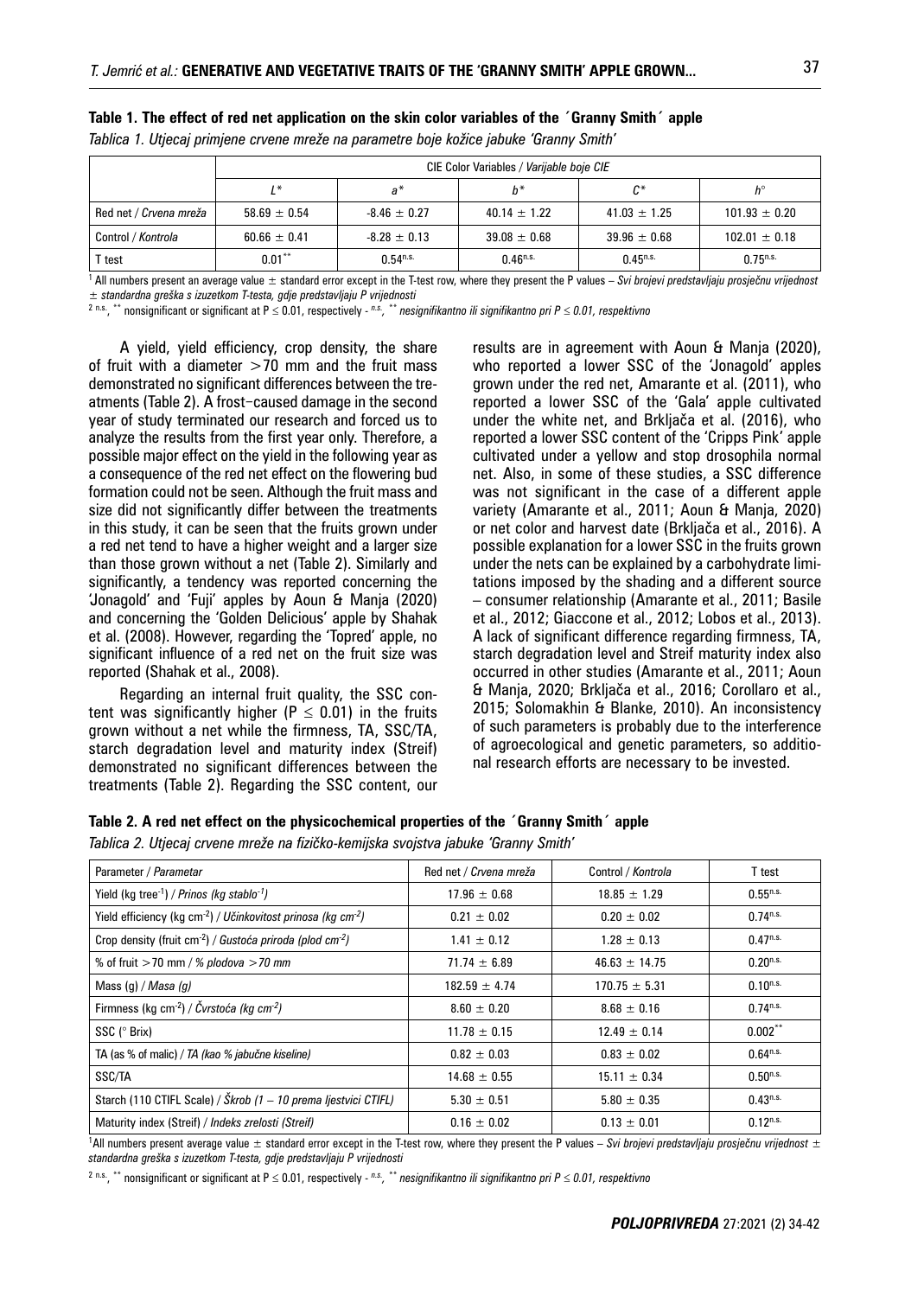The TFC content was significantly smaller ( $P \le 0.01$ ) in the fruits grown under a red net than in those from a control batch, while no significant differences were recorded between the treatments regarding the TPC, AOP – DPPH and AOP – ABTS (Table 3). According to Basile et al. (2012), an antioxidant activity and polyphenol concentration in the flesh of the 'Hayward' kiwifruit at harvest was higher in the fruits grown without a net than under a red net. Awad et al. (2001) reported that the 'Jonagold' apple fruits from the outer part of canopy had a significantly higher total flavonoid content than those from its inner part. The reasons for such findings in the literature referenced above are mainly due to a possibility of light intensity and quality to affect the antioxidant and phenol biosynthesis (Bakhshi & Arakawa, 2006). Regarding chlorophyll a, chlorophyll b, and a total chlorophyll content, no significant differences were recorded between the treatments (Table 3). However, a fruit grown under a red net tends to have a higher chlorophyll a and a total chlorophyll content. A similar tendency was also recorded in the studies conducted on the 'Fuji Kiku 8' and the 'Pinova' apples (Solomakhin & Blanke, 2010) and the 'Hayward' kiwifruit (Basile et al., 2012). The reason for a higher average chlorophyll a and a total chlorophyll content of the apples grown under a red net is probably due to the shading effect of the net, which complies with Solomakhin and Blanke (2010) and regarding the 'Antonovka' apple with Merzlyak et al. (2002), since it has a similar coloration as the 'Granny Smith' apples.

| Table 3. A red net effect on the bioactive compounds of the Granny Smith apple |  |
|--------------------------------------------------------------------------------|--|
| Tablica 3. Utjecaj crvene mreže na bioaktivne komponente jabuke 'Granny Smith' |  |

| Parameter / Parametar                                                                 | Red net / Crvena mreža | Control / Kontrola  | T test                 |
|---------------------------------------------------------------------------------------|------------------------|---------------------|------------------------|
| TPC (mg $L^{-1}$ )                                                                    | $456.60 \pm 44.81$     | $448.92 \pm 37.52$  | $0.90^{n.s.}$          |
| AOP - DPPH ( $\mu$ mol TE L <sup>-1</sup> )                                           | $1163.60 \pm 87.09$    | $1132.59 \pm 60.50$ | $0.78^{n.s.}$          |
| AOP - ABTS ( $\mu$ mol TE L <sup>-1</sup> )                                           | $1684.35 \pm 156.76$   | $1811.24 \pm 65.58$ | $0.50$ <sup>n.s.</sup> |
| TFC (mg $L^{-1}$ )                                                                    | $189.23 \pm 2.91$      | $214.43 \pm 4.19$   | $0.01***$              |
| Chlorophyll a (mg $L^{-1}$ ) / Klorofil a (mg $L^{-1}$ )                              | $0.49 + 0.02$          | $0.46 \pm 0.01$     | $0.16^{n.s.}$          |
| Chlorophyll b (mg $L^{-1}$ ) / Klorofil b (mg $L^{-1}$ )                              | $0.36 \pm 0.05$        | $0.35 \pm 0.03$     | $0.80^{n.s.}$          |
| Total chlorophyll content (mg $L^{-1}$ ) /<br>Ukupan sadržaj klorofila (mg $L^{-1}$ ) | $0.85 \pm 0.07$        | $0.74 \pm 0.07$     | 0.31 <sup>n.s.</sup>   |

1 All numbers present average value ± standard error except in T-test row where they present P values – *Svi brojevi predstavljaju prosječnu vrijednost ± standardna greška s izuzetkom T-testa, gdje predstavljaju P vrijednosti*

<sup>2 n.s.</sup>, <sup>\*\*</sup> nonsignificant or significant at P≤0.01, respectively - <sup>n.s.</sup>, <sup>\*\*</sup> nesignifikantno ili signifikantno pri P≤0.01, respektivno

The fruits grown under a red net had a significantly smaller share of fruits with a red blush ( $P \le 0.05$ ) and sunburn index ( $P \le 0.01$ ) (Table 4). The share of fruits without sunburn symptoms was significantly higher ( $P \le 0.01$ ) with the fruits grown under a red net, while the share of fruits with a medium sunburn severity was significantly ( $P \leq$ 0.01) higher with regard to the fruits grown without a net (control batch, Table 4). The fruits grown under a red net had a smaller average share of fruits with a severe sunburn severity, but no significant difference was recorded (Table 4). A positive effect of photoselective nets on the apple sunburn symptoms reduction was also recorded in other studies (Amarante et al., 2011; Kalcsits et al., 2017). Since the sunburns are caused by an exposure to excessive heat and/or sunlight (Racsko & Schrader, 2012) a reduction of sunburn damages under the nets is due to their lower direct incident radiation and due to a lower temperature (Iglesias & Alegre, 2006), which can be primarily contributed to their shade properties. With the 'Granny Smith' apple variety, both red or orange blush skin developments are considered undesirable, which means that the fruits need to have a blemish-free, uniformly green skin color (Hirst et al., 1990). So, in the case of the 'Granny Smith' apple, a reduction of red blush area is a positive occurrence.

#### **Table 4. A red net effect on the red blush and sunburn fruit occurrence in the ´Granny Smith´ apples**

*Tablica 4. Utjecaj crvene mreže na pojavnost dopunskoga crvenila i ožegotina od sunca na jabukama 'Granny Smith'*

| Parameter / Parametar                                                                                                               | Red net / Crvena mreža | Control / Kontrola | T test         |
|-------------------------------------------------------------------------------------------------------------------------------------|------------------------|--------------------|----------------|
| Share of fruits with a red blush (%) / Udio plodova s crvenilom                                                                     | $2.80 \pm 0.97$        | $11.51 \pm 3.01$   | $0.01***$      |
| Sunburn index / Indeks sunčanih ožegotina                                                                                           | $1.23 \pm 0.03$        | $1.40 \pm 0.04$    | $0.004***$     |
| Share of fruits without sunburn symptoms (%) /<br>Udio plodova bez simptoma sunčanih ožegotina (%)                                  | $78.54 \pm 3.07$       | $63.44 \pm 3.32$   | $0.004***$     |
| Share of fruits with the medium-severity sunburn symptoms (%) /<br>Udio plodova sa simptomima sunčanih ožegotina srednje težine (%) | $19.91 \pm 3.00$       | $32.69 \pm 2.66$   | $0.005***$     |
| Share of fruits with the strong-severity sunburn symptoms (%) /<br>Udio plodova sa simptomima sunčanih ožegotina jake težine (%)    | $1.55 \pm 0.36$        | $3.87 \pm 1.10$    | $0.062^{n.s.}$ |

1 All numbers present average value ± standard error except in T-test row where they present P values – *Svi brojevi predstavljaju prosječnu vrijednost ± standardna greška s izuzetkom T-testa, gdje predstavljaju P vrijednosti*

<sup>2</sup> <sup>n.s.</sup>, <sup>\*\*</sup> nonsignificant or significant at P ≤ 0.01, respectively - <sup>n.s.</sup>, <sup>\*\*</sup> nesignifikantno ili signifikantno pri P ≤ 0.01, respektivno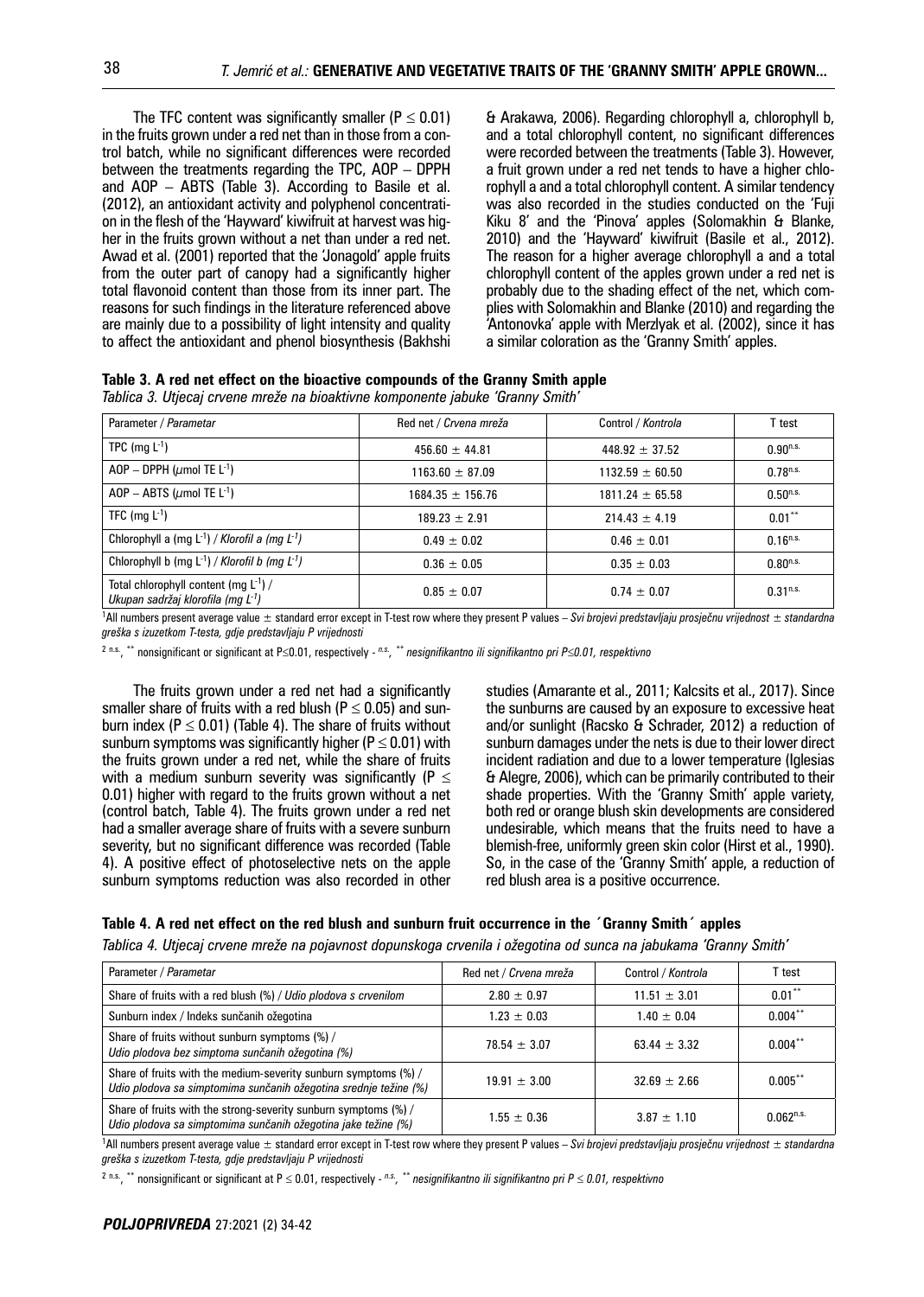The apple trees grown under a red net had the significantly smaller length of the one-year-old shoots ( $P \leq$ 0.01), internode length ( $P \le 0.01$ ), and the one-year-old shoot thickness ( $P \le 0.001$ ) than those grown without the nets (control), while the TCSA and node density did not significantly differ between the treatments (Table 5). In the majority of studies (Aoun & Manja, 2020; Basile et al., 2014; Bastias, 2011; Brar et al., 2020), a red net increased a vegetative growth, which is opposite to the findings in this study. A shade avoidance mechanism was mentioned as a probable explanation for nets impact on a plant's vegetative growth (Basile et al., 2014; Bastias, 2011), but it was not the case under all colored nets, according to Oren-Shamir et al. (2001). It may be so in this study. Similar situation was also reported in other studies. In the second research year, Aoun & Manja (2020) reported a non-significant trend, where the 'Fuji' apples grown under a red net had a

lower shoot length than those grown in the open field conditions. Also, Mazhawu (2016) emphasized a nonsignificant trend, whereby the avocado grown under a crystal net had a smaller average shoot length. It is also necessary to mention the importance of agroecological conditions in which the nets are applied, since they can modify a net performance to certain extent and hence exert a different effect on the plants. Also, each net is not equally desirable in all agroecological conditions. For example, in some extremely warm regions, shading is advisable in order to alleviate a plant damage from an excessive sun radiation, while it may exert an undesirable influence in the colder regions. This finding highlights the importance of this study, since other mechanism has probably overpowered the usual ones and had a detrimental effect on the reduction of vegetative growth.

#### **Table 5. A red net effect on the vegetative parameters of the ´Granny Smith´ apple**

*Tablica 5. Utjecaj crvene mreže na vegetativne parametre jabuke 'Granny Smith'*

| Parameter / Parametar                                                                   | Red net / Crvena mreža | Control / Kontrola | T test                 |
|-----------------------------------------------------------------------------------------|------------------------|--------------------|------------------------|
| $TCSA$ (cm <sup>2</sup> )                                                               | $89.90 \pm 8.21$       | $97.19 \pm 7.97$   | $0.53$ <sup>n.s.</sup> |
| Length of the one-year-old shoot (cm) / Duljina jednogodišnjega izboja (cm)             | $40.08 \pm 1.67$       | $46.54 \pm 2.04$   | $0.017***$             |
| Internode length (cm) / Duljina međukoljenca (cm)                                       | $1.67 \pm 0.07$        | $1.94 + 0.09$      | $0.017***$             |
| Node density (nodes cm <sup>-1</sup> ) / Gustoća koljenaca (koljence cm- <sup>1</sup> ) | $0.52 \pm 0.02$        | $0.52 \pm 0.02$    | 0.91 <sup>n.s.</sup>   |
| Thickness of of the one-year-old shoot (mm) /<br>Debljina jednogodišnjega izboja (mm)   | $4.90 \pm 0.11$        | $5.63 \pm 0.16$    | $0.0005***$            |

1 All numbers present an average value ± standard error except in the T-test row, where they present the P values – *Svi brojevi predstavljaju prosječnu vrijednost ± standardna greška s izuzetkom T-testa, gdje predstavljaju P vrijednosti*

<sup>2 n.s.</sup>, \*\*\* \*\*\* nonsignificant or significant at P ≤ 0.01 or P ≤ 0.001, respectively - <sup>n.s.,</sup> \*\*\* nesignifikantno ili signifikantno pri P ≤ 0.01 ili P ≤ 0.001, respektivno

#### **CONCLUSION**

 It is evident that the application of anti-insect photoselective red net on the 'Granny Smith' apple did not negatively influence the basic fruit quality parameters (except the SSC reduction), while it has simultaneously provided the useful protection purposes against hail and wind, as well as the reduced sunburn damages and red blush. In some cases, despite a lack of significant differences, a trend is evident that the red net tends to increase the chlorophyll content, and therefore a basic green color in apples (linked with a statistically significantly smaller  $L^*$  color value under the red net), as well as delay ripening (a smaller starch degradation level and a higher Streif maturity index of apples under the red net, on an average value level). New studies should be based on the determination of the effect of anti-insect photoselective nets on other varieties and in other agroecological conditions.

#### **ACKNOWLEDGMENTS**

This study was carried out with a contribution of the LIFE financial instrument of the European Union for the project *Low Pesticide IPM in Sustainable and Safe Fruit Production* (Contract No. LIFE13 ENV/HR/000580).

#### **REFERENCES**

- 1. Amarante, C. V. T., Steffens, C. A., & Argenta, L. C. (2011). Yield and fruit quality of 'Gala' and 'Fuji' apple trees protected by white anti-hail net. *Scientia Horticulturae*, *129*(1), 79–85. https://doi.org/10.1016/j.scienta.2011.03.010
- 2. AN 1005.00. (2012). Measuring Color using Hunter L, a, b versus CIE 1976 L\*a\*b\*. In *Application Note AN 1005.00*. https://doi.org/10.1128/AEM.02997-13
- 3. AOAC. (1999). *Official methods of analysis of AOAC International, 16th Ed., 5th Rev., Association of Official Analytical Chemists, Gaithersburg, Maryland, USA*.
- 4. Aoun, M., & Manja, K. (2020). Effects of a photoselective netting system on Fuji and Jonagold apples in a Mediterranean orchard. *Scientia Horticulturae*, *263*, 1–8. https://doi.org/10.1016/j.scienta.2019.109104
- 5. Awad, M. A., Wagenmakers, P. S., & Jager, A. D. (2001). Effects of light on flavonoid and chlorogenic acid levels in the skin of 'jonagold' apples. *Scientia Horticulturae*, *88*, 289–298.
- 6. Bakhshi, D., & Arakawa, O. (2006). Induction of phenolic compounds biosynthesis with light irradiation in the flesh of red and yellow apples. *Journal of Applied Horticulture*, *8*(2), 101–104.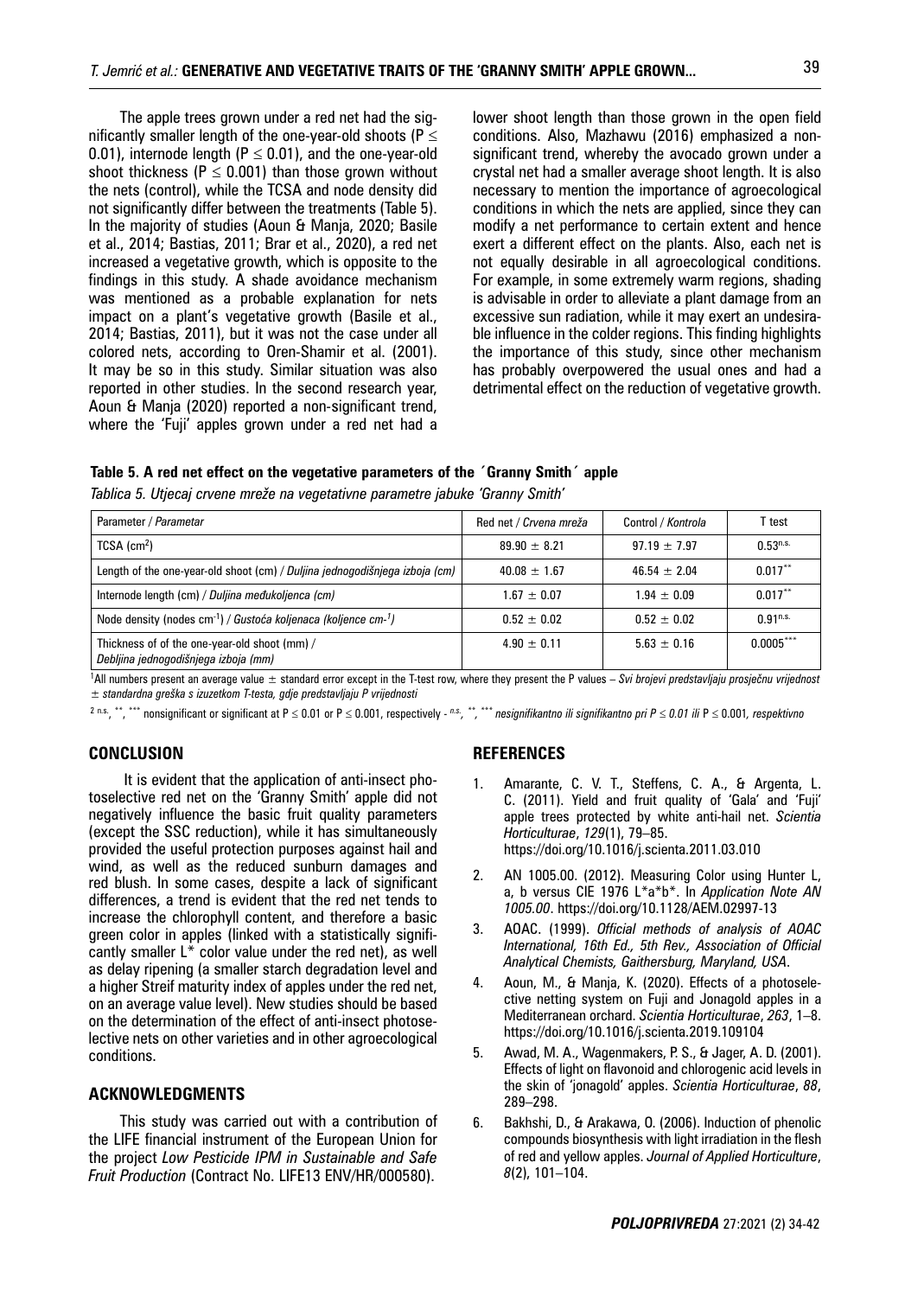- 7. Basile, B., Giaccone, M., Cirillo, C., Ritieni, A., Graziani, G., Shahak, Y., & Forlani, M. (2012). Photo-selective hail nets affect fruit size and quality in Hayward kiwifruit. *Scientia Horticulturae*, *141*, 91–97. https://doi.org/10.1016/j.scienta.2012.04.022
- 8. Basile, B., Giaccone, M., Shahak, Y., Forlani, M., & Cirillo, C. (2014). Regulation of the vegetative growth of kiwifruit vines by photo-selective anti-hail netting. *Scientia Horticulturae*, *172*, 300–307. https://doi.org/10.1016/j.scienta.2014.04.011
- 9. Bastias, R. M. (2011). *Morphological and physiological responses of apple trees under photoselective colored nets*. Alma Mater Studiorum – Università di Bologna.
- 10. Bosco, L. C., Bergamaschi, H., Cardoso, L. S., de Paula, V. A., Marodin, G. A. B., & Nachtigall, G. R. (2015). Apple production and quality when cultivated under anti-hail cover in Southern Brazil. *International Journal of Biometeorology*, *59*(7), 773–782. https://doi.org/10.1007/s00484-014-0893-6
- 11. Brand-Williams, W., Cuvelier, M. E., & Brest, C. (1995). Use of free radical method to evaluate antioxidant activity. *LWT - Food Science and Technology*, *28*(1), 25–30.
- 12. Brar, H. S., Thakur, A., Singh, H., & Kaur, N. (2020). Photoselective coverings influence plant growth, root development, and buddability of citrus plants in protected nursery. *Acta Physiologiae Plantarum*, *42*(18), 1–15. https://doi.org/10.1007/s11738-019-2998-3
- 13. Brkljača, M., Rumora, J., Vuković, M., & Jemrić, T. (2016). The effect of photoselective nets on fruit quality of apple cv. "Cripps Pink." *Agriculturae Conspectus Scientificus*, *81*(2), 87–90.
- 14. Corollaro, M. L., Manfrini, L., Endrizzi, I., Aprea, E., Demattè, M. L., Charles, M., Bergamaschi, M., Biasioli, F., Zibordi, M., Corelli Grappadelli, L., & Gasperi, F. (2015). The effect of two orchard light management practices on the sensory quality of apple: Fruit thinning by shading or photo-selective nets. *Journal of Horticultural Science and Biotechnology*, *90*(1), 99–107. https://doi.org/10.1080/14620316.2015.11513159
- 15. Fruk, G., Fruk, M., Vuković, M., Buhin, J., Jatoi, M. A., & Jemrić, T. (2016). Colouration of apple cv. 'Braeburn' grown under anti-hail nets in Croatia. *Acta Horticulturae et Regiotecturae*, *19*(s1), 1–4. https://doi.org/10.1515/ahr-2016-0013
- 16. Gao, Y., Liu, Y., Kan, C., Chen, M., & Chen, J. (2019). Changes of peel color and fruit quality in navel orange fruits under different storage methods. *Scientia Horticulturae*, *256*, 1–8. https://doi.org/10.1016/j.scienta.2019.05.049
- 17. Giaccone, M., Forlani, M., & Basilea, B. (2012). Tree vigor, fruit yield and quality of nectarine trees grown under red photoselective anti- hail nets in Southern Italy. *Acta Horticulturae*, *962*, 387–394. https://doi.org/10.17660/ActaHortic.2012.962.53
- 18. Hamadziripi, E. T. (2012). *The effect of canopy position on the fruit quality and consumer preference of apples* [Stellenbosch University]. http://library.sun.ac.za/ English/Pages/default.aspx
- 19. Hirst, P. M., Tustin, D. S., & Warrington, I. J. (1990). Fruit colour responses of 'Granny Smith' apple to variable light environments. *New Zealand Journal of Crop and Horticultural Science*, *18*(4), 205–214. https://doi.org/10.1080/01140671.1990.10428096
- 20. Huang, Y., Sheng, J., Yang, F., & Hu, Q. (2007). Effect of enzyme inactivation by microwave and oven heating on preservation quality of green tea. *Journal of Food Engineering*, *78*, 687–692.
- 21. Iglesias, I., & Alegre, S. (2006). The effect of anti-hail nets on fruit protection, radiation, temperature, quality and profi tability of 'Mondial Gala' apples. *Journal of Applied Horticulture*, *8*(2), 91–100.
- 22. Ilić, Z. S., & Fallik, E. (2017). Light quality manipulation improves vegetable quality at harvest and postharvest: a review. *Environmental and Experimental Botany*, *139*, 79–90.
- 23. Ivanova, V., Stefova, M., & Chinnici, F. (2010). Determination of the polyphenol contents in Macedonian grapes and wines by standardized spectrophotometric methods. *Journal of the Serbian Chemical Society*, *75*, 45–59.
- 24. Kalcsits, L., Musacchi, S., Layne, D. R., Schmidt, T., Mupambi, G., Serra, S., Mendoza, M., Asteggiano, L., Jarolmasjed, S., Sankaran, S., Khot, L. R., & Espinoza, C. Z. (2017). Above and below-ground environmental changes associated with the use of photoselective protective netting to reduce sunburn in apple. *Agricultural and Forest Meteorology*, *237*–*238*, 9–17. https://doi.org/10.1016/j.agrformet.2017.01.016
- 25. Lobos, G. A., Retamales, J. B., Hancock, J. F., Flore, J. A., Romero-bravo, S., & Pozo, A. (2013). Productivity and fruit quality of Vaccinium corymbosum cv. Elliott under photo-selective shading nets. *Scientia Horticulturae*, *153*, 143–149. https://doi.org/10.1016/j.scienta.2013.02.012
	-
- 26. Mazhawu, E. (2016). *The effect of shadenetting on '3-29-5'avocado production under subtropical conditions*. University of KwaZulu-Natal.
- 27. Merzlyak, M. N., Solovchenko, A. E., & Chivkunova, O. B. (2002). Patterns of pigment changes in apple fruits during adaptation to high sunlight and sunscald development. *Plant Physiology and Biochemistry*, *40*(6–8), 679– 684. https://doi.org/10.1016/S0981-9428(02)01408-0
- 28. Mupambi, G., Schmeisser, M., Dzikiti, S., Reynolds, S., & Steyn, W. J. (2018). Ineffectiveness of foliar S-ABA application as an apple sunburn suppressant explained through effects on peel biochemistry and leaf ecophysiology. *Scientia Horticulturae*, *232*, 256–263. https://doi.org/10.1016/j.scienta.2018.01.021
- 29. Mupambi, G., Schmeisser, M., Lötze, E., Malan, C., Dzikiti, S., & Steyn, W. J. (2017). Effect of supplementary irrigation at high ambient temperatures on sunburn, plant physiology, soil and canopy environment of "Granny Smith" apple. *Acta Horticulturae*, *1150*, 239– 244. https://doi.org/10.17660/ActaHortic.2017.1150.33
- 30. Ordóñez, V., Molina-Corral, F. J., Olivas-Dorantes, C. L., Jacobo-Cuéllar, J. L., González-Aguilar, G., Espino, M., Sepulveda, D., & Olivas, G. I. (2016). Comparative study of the effects of black or white hail nets on the fruit qua-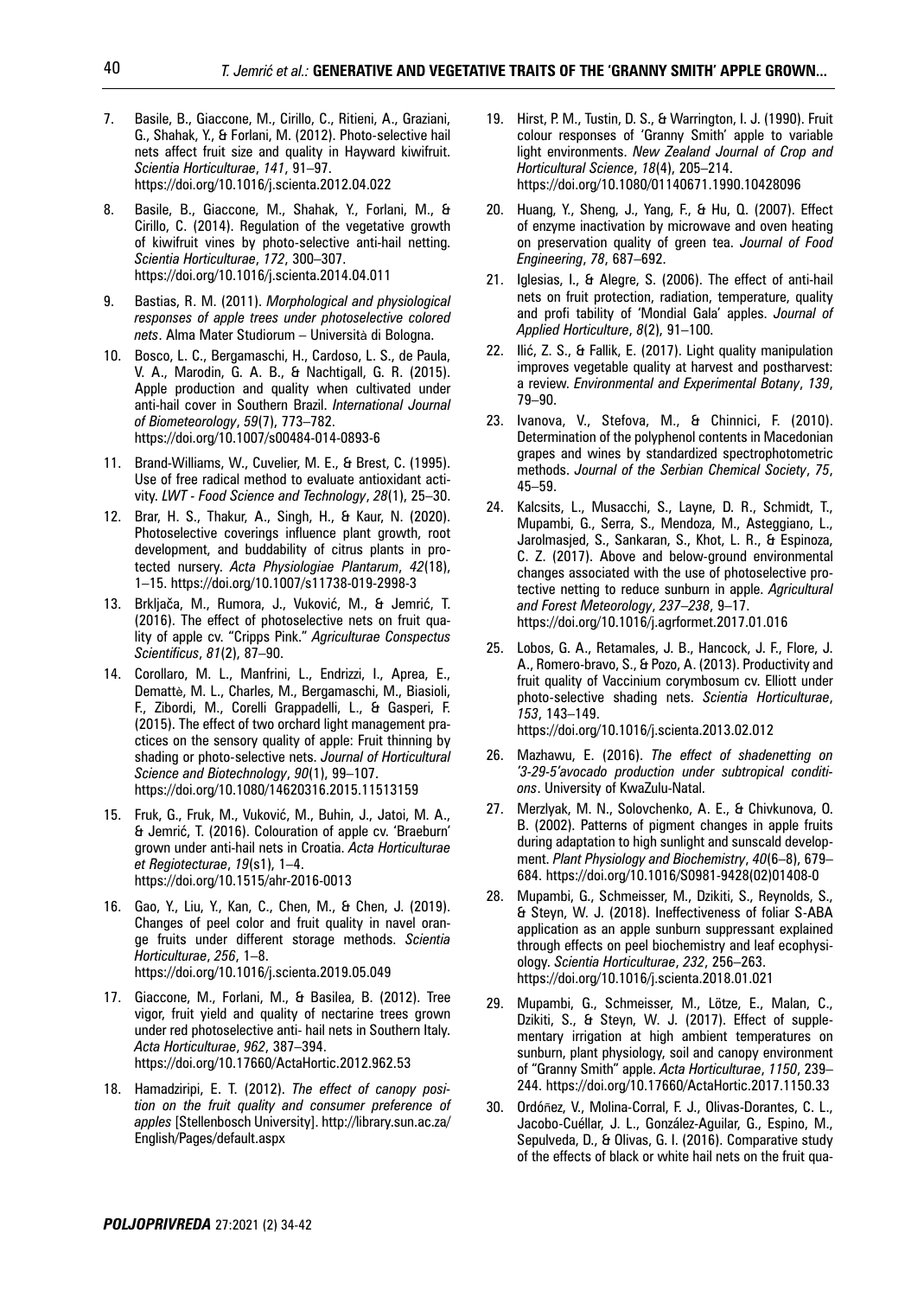lity of "Golden Delicious" apples. *Fruits*, *71*(4), 229–238. https://doi.org/10.1051/fruits/2016015

- 31. Oren-Shamir, M., Gussakovsky, E. E., Shpiegel, E., Nissim-Levi, A., Ratner, K., Ovadia, R., Giller, Y. E., & Shahak, Y. (2001). Coloured shade nets can improve the yield and quality of green decorative branches of Pittosporum variegatum. *Journal of Horticultural Science and Biotechnology*, *76*(3), 353–361. https://doi.org/10.1080/14620316.2001.11511377
- 32. Ough, C. S., & Amerine, M. A. (1988). Acidity and individual acids. In *Methods for analysis of musts and wine* (2nd edn, pp. 50–70). John Wiley & Sons.
- 33. Pajač Živković, I., Jemrić, T., Fruk, M., & Barić, B. (2018). Upotreba fotoselektivnih mreža u zaštiti od važnih štetnika breskve. *Glasilo Biljne Zaštite*, *18*(4), 399–406.
- 34. Pajač Živković, I., Jemrić, T., Fruk, M., Buhin, J., & Barić, B. (2016). Influence of different netting structures on codling moth and apple fruit damages in Northwest Croatia. *Agriculturae Conspectus Scientificus*, *81*(2), 99–102.
- 35. Racsko, J., & Schrader, L. E. (2012). Sunburn of apple fruit: historical background, recent advances and future perspectives. *Critical Reviews in Plant Sciences*, *31*(6), 455–504. https://doi.org/10.1080/07352689.2012.696453
- 36. Re, R., Pellegrini, N., Proteggente, A., Pannala, A.,
- Yang, M., & Rice-Evans, C. (1999). Antioxidant activity applying an improved ABTS radical cation decolorization assay. *Free Radical Biology and Medicine*, *26*(9–10), 1231–1237.
- 37. Reay, P. F., & Lancaster, J. E. (2001). Accumulation of anthocyanins and quercetin glycosides in 'Gala' and 'Royal Gala' apple fruit skinwith UVB- Visible irradiation: modifying effects of fruit maturity, fruit side, and temperature. *Sci Hortic*, *90*, 57–68. https://doi.org/10.1016/S0304-4238(00) 00247-8
- 38. Sauphanor, B., Severac, G., Maugin, S., Toubon, J. F., & Capowiez, Y. (2012). Exclusion netting may alter reproduction of the codling moth (*Cydia pomonella*) and prevent associated fruit damage to apple orchards. *Entomologia Experimentalis et Applicata*, *145*(2), 134– 142. https://doi.org/10.1111/j.1570-7458.2012.01320.x
- 39. Shahak, Y. (2008). Photo-selective netting for improved performance of horticultural crops. A review of orna-

mental and vegetable studies carried out in Israel. *Acta Horticulturae*, *770*, 161–168. https://doi.org/10.17660/ActaHortic.2008.770.18

- 40. Shahak, Y., Ratner, K., Giller, Y. E., Zur, N., Or, E., Gussakovsky, E. E., Stern, R., Sarig, P., Raban, E., Harcavi, E., Doron, I., & Greenblat-Avron, Y. (2008). Improving solar energy utilization, productivity and fruit quality in orchards and vineyards by photoselective netting. *Acta Horticulturae*, *772*, 65–72. https://doi.org/10.17660/ActaHortic.2008.772.7
- 41. Singleton, V. L., Orthofer, R., & Lamuela-Raventos, R. M. (1999). Analysis of total phenols and other oxidation substrates and antioxidants by means of Folin-Ciocalteu reagent. *Methods in Enzymology*, *299*, 152–178.
- 42. Solomakhin, A., & Blanke, M. M. (2010). Can coloured hailnets improve taste (sugar, sugar: acid ratio), consumer appeal (colouration) and nutritional value (anthocyanin, vitamin C) of apple fruit? *LWT - Food Science and Technology*, *43*, 1277–1284.
- 43. Streif, J. (1996). Optimum harvest date for different apple cultivars in the 'Bodensee' area. In A. Jager, D. Johnson, & E. Hohn (Eds.), *Determination and prediction of optimum harvest date of apples and pears* (pp. 15–20). Office for the Offic. Publ. of the European Communities, Luxembourg.
- 44. Tasin, M., Demaria, D., Ryne, C., Cesano, A., Galliano, A., Anfora, G., Ioriatti, C., & Alma, A. (2008). Effect of anti-hail nets on Cydia pomonella behavior in apple orchards. *Entomologia Experimentalis et Applicata*, *129*(1), 32–36.
- 45. Vuković, M., Brkljača, M., Rumora, J., Fruk, M., Jatoi, M. A., & Jemrić, T. (2016). Vegetative and reproductive traits of young peaches and nectarines grown under red photoselective net. *Agriculturae Conspectus Scientificus*, *81*(3), 181–185.
- 46. Vuković, M., Buhin, J., Brkljača, M., Jatoi, M. A., & Jemrić, T. (2020). Postharvest quality of "Granny Smith" apple grown under photo-selective red net. *Journal of Central European Agriculture*, *21*(1), 124–128. https://doi.org/10.5513/JCEA01/21.1.2777
- 47. Zoratti, L., Jaakola, L., Häggman, H., & Giongo, L. (2015). Modification of sunlight radiation through colored photo-selective nets affects anthocyanin profile in Vaccinium spp. berries. *PLoS ONE*, *10*(8), 1–17. https://doi.org/10.1371/journal.pone.0135935